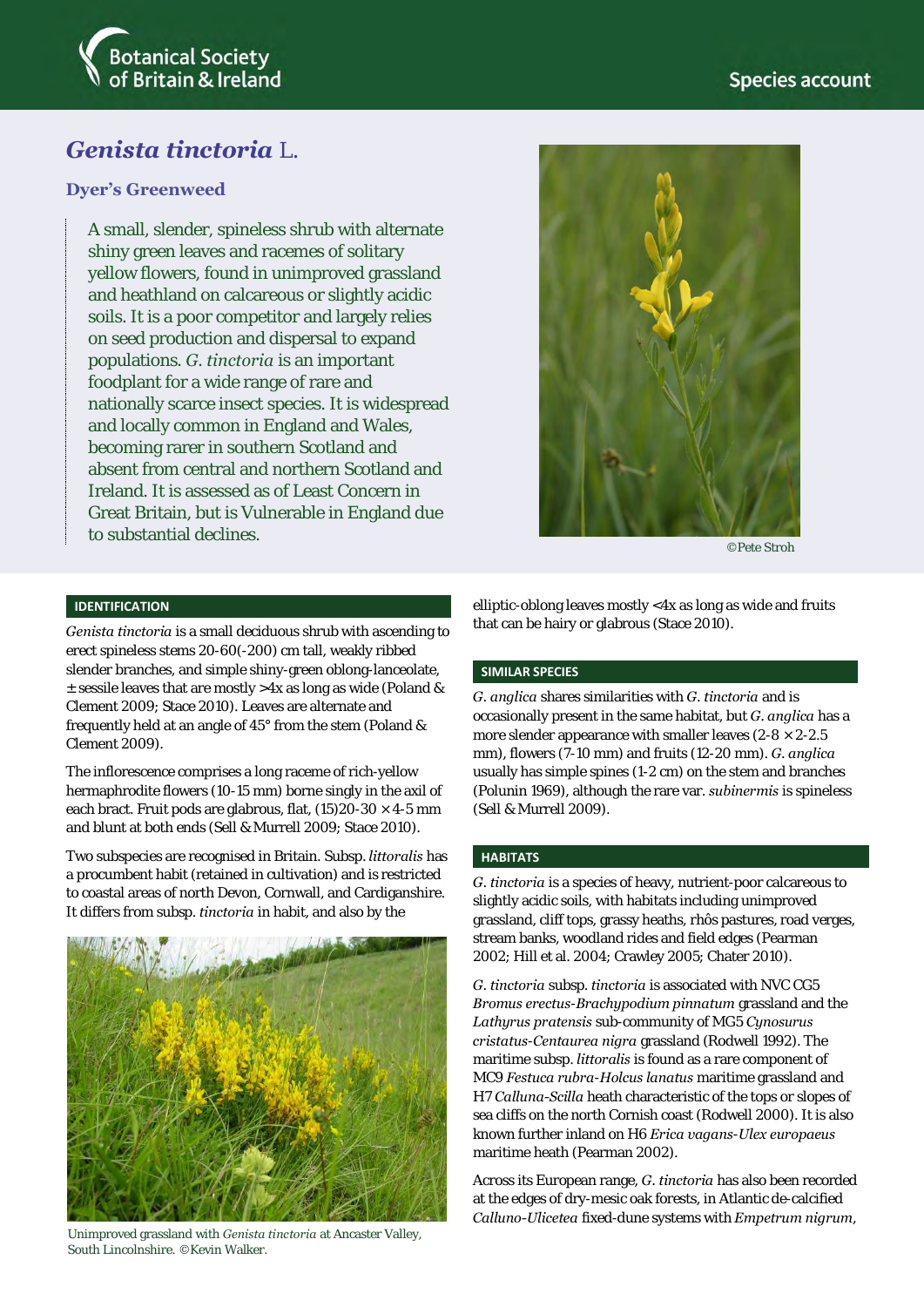# *Genista tinctoria* L.

*Carex arenaria* and *Pyrola rotundifolia*, and within Mediterranean tall humid herb grasslands of the *Molinio-Holoschoenion*. In this latter habitat, *G. tinctoria* is usually an associate of dunal systems growing with species such as *Anacamptis laxiflora, Oenanthe pimpinelloides*, *Schoenus nigricans, Serratula tinctoria* and *Silaum silaus*.

#### **BIOGEOGRAPHY**

*G. tinctoria* is still considered to be widespread and locally common across England and Wales, although losses in central and eastern England have been particularly evident since 1930 (Stroh et al. 2014). It is a rare plant in much of southern Scotland, with the bulk of populations located in the southwest, centered on Dumfriesshires and Kirkcudbrightshire, and is absent from central and northern Scotland and Ireland.

The species belongs to the European Temperate element, with a native range extending from southern Scotland and Estonia southwards to the Mediterranean, east to the Urals, the Caucasus and western Asia (Tutin et al. 1968; Preston 2007). Its altitudinal limit in Britain is 330 m in meadows near Cae'r-Meirch (Cardiganshire) and in continental Europe *G. tinctoria* has been recorded at similar altitudes in sub-Mediterranean thermophilous oak woods (e.g. Drieň Nature Reserve, Slovakia).

#### **ECOLOGY**

A small deciduous polycarpic chamaephyte or nanophanerophyte (Hill et al. 2004) flowering from June to September. Plants have little capacity for vegetative spread





(Fitter & Peat 1994), and so the expansion of a population largely relies upon seed production, dispersal, germination and subsequent establishment.

Plants produce sub-spherical seeds  $(4-10 \times 2-2.5 \text{ mm})$  that are not long-lived in the soil seed bank (typically less than a year) and require moderately open conditions for germination in the autumn following flowering.

*G. tinctoria* is an important species for insect pollinators and in Britain is the sole foodplant for five rare or nationally scarce moths: Large Gold Case-bearer *Coleophora vibicella,*  Greenweed Flat-body *Agonopterix atomella*, Greenweed Piercer *Grapholita lathyrana*, Greenweed Groundling *Mirificarma lentiginosella* and Greenweed Pygmy *Trifurcula beirnei*. Several other insects are restricted to this foodplant, including leaf beetles and weevils, leaf mining and gallcausing flies, true bugs and sawflies (Davis et al. 2013).

Nagy et al. (2013) demonstrated that extreme climatic events such as drought or heavy rainfall can significantly alter the flowering phenology of *G. tinctoria*. This has the potential to induce a shift in the life cycles of pollinators, the number of flowers and seed set, and ultimately the reproductive fitness of *G. tinctoria* populations.

#### **THREATS**

*G. tinctoria* requires open conditions and is a poor competitor of nutrient-poor soils. As such it is vulnerable to the cessation of grazing, mowing or ride management and the enrichment of grasslands via direct application or atmospheric deposition of nitrogen. Recent declines have mainly been attributed to the agricultural improvement of suitable habitats.

#### **MANAGEMENT**

Extensive grazing with cattle will create a varied sward structure, remove biomass, prevent the encroachment of scrub, allow a proportion of plants to flower and set seed and create gaps for seed germination.

If livestock are not available, winter mowing is an acceptable alternative, but will eventually create a relatively uniform sward structure not conducive to the establishment of new plants. Sheep grazing should be avoided or numbers much reduced in the summer months to prevent the removal of flower heads and terminal shoots (Davis et al. 2013).

Where appropriate, management should account for the life cycle of rare host-specific invertebrates (see Davis et al. 2013).

### **REFERENCES**

- Chater, A.O. 2010. *Flora of Cardiganshire*. Privately published, Aberystwyth .
- Crawley, M.J. 2005. *The Flora of Berkshire*. Brambleby Books.
- Davis, T., Parsons, M., & Rowsell, E. 2013. *Dyer's Greenweed: A key plant for moths and other insects*. Butterfly Distribution of *Genista tinctoria* in Great Britain and Ireland.